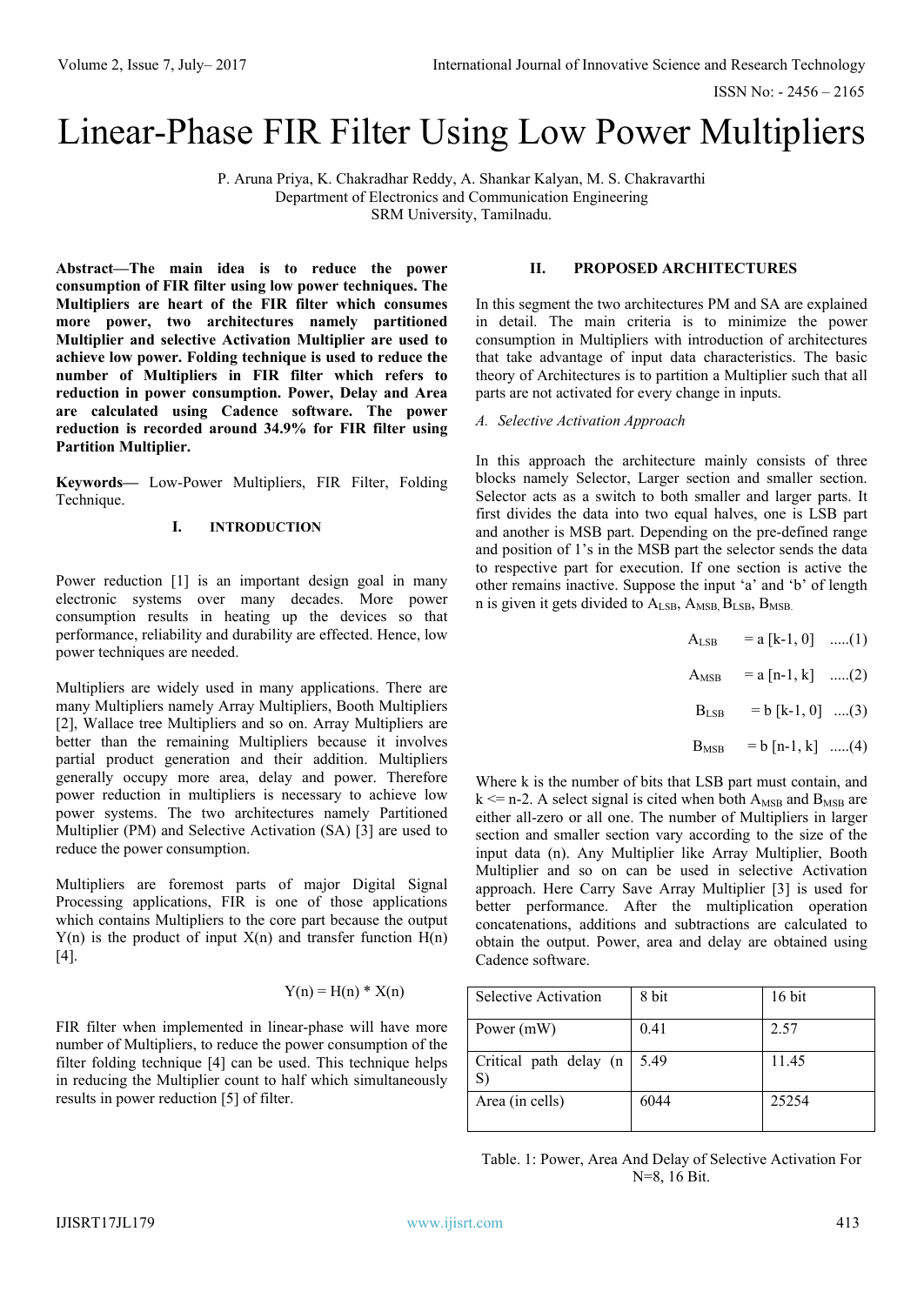

Fig. 1: Selective Activation Architecture

# *B. Partition Multiplication Approach*

Selective Activation technique [6] requires all 1's or all 0's in the most significant part of input activate smaller section. This specification may not be real for some applications because if one section is active the other section consumes static power.so the partition multiplication approach [3] is introduced.



Fig. 2: Partitioning Multiplier Architecture.

ISSN No: - 2456 – 2165

In this the additional circuitry is minimized. The Fig. 2 illustrate the working of partition multiplier. In this multiplier, the multiplication is split into 4 independent multiplication which calculate four partial products x11, x12, x21, x22. Among these four only x11 is unsigned. All the four partial products are concatenated after series of operations to provide multiplied output. Here Carry Save Array (CSA) is used to compute the partial products, the size of CSA varies with the size of the input.

Since the circuitry is less compared to Selective Activation [6] approach the power consumption [8] also reduces in this partitioned approach. Hence the partition Multiplier is more efficient than Selective Activation Multiplier in terms of power consumption, area required and delay.

| Partitioned<br>Multiplier   | 8 Bit | 16 Bit |
|-----------------------------|-------|--------|
| Power (mW)                  | 0.351 | 2.06   |
| Critical path delay<br>(nS) | 5.37  | 11.29  |
| Area (in cells)             | 4797  | 20417  |

# Table. 2: Power, Delay And Area For 8 Bit And 16 Bit Partitioned Multiplier.

# **III. COMPARISON**

*A. Power Dissipation*



Fig. 3: Comparison of Power Consumed By Partition And Selective Activation Multiplier For N=8, 16 Bit.

The theoretical calculation using Cadence simulation tool shows that 8 Bit Carry-Save Array (CSA) multiplier consumes 0.40mW whereas Partition multiplier consumes 0.35mW. The reduction in power consumption is 12.25% because CSA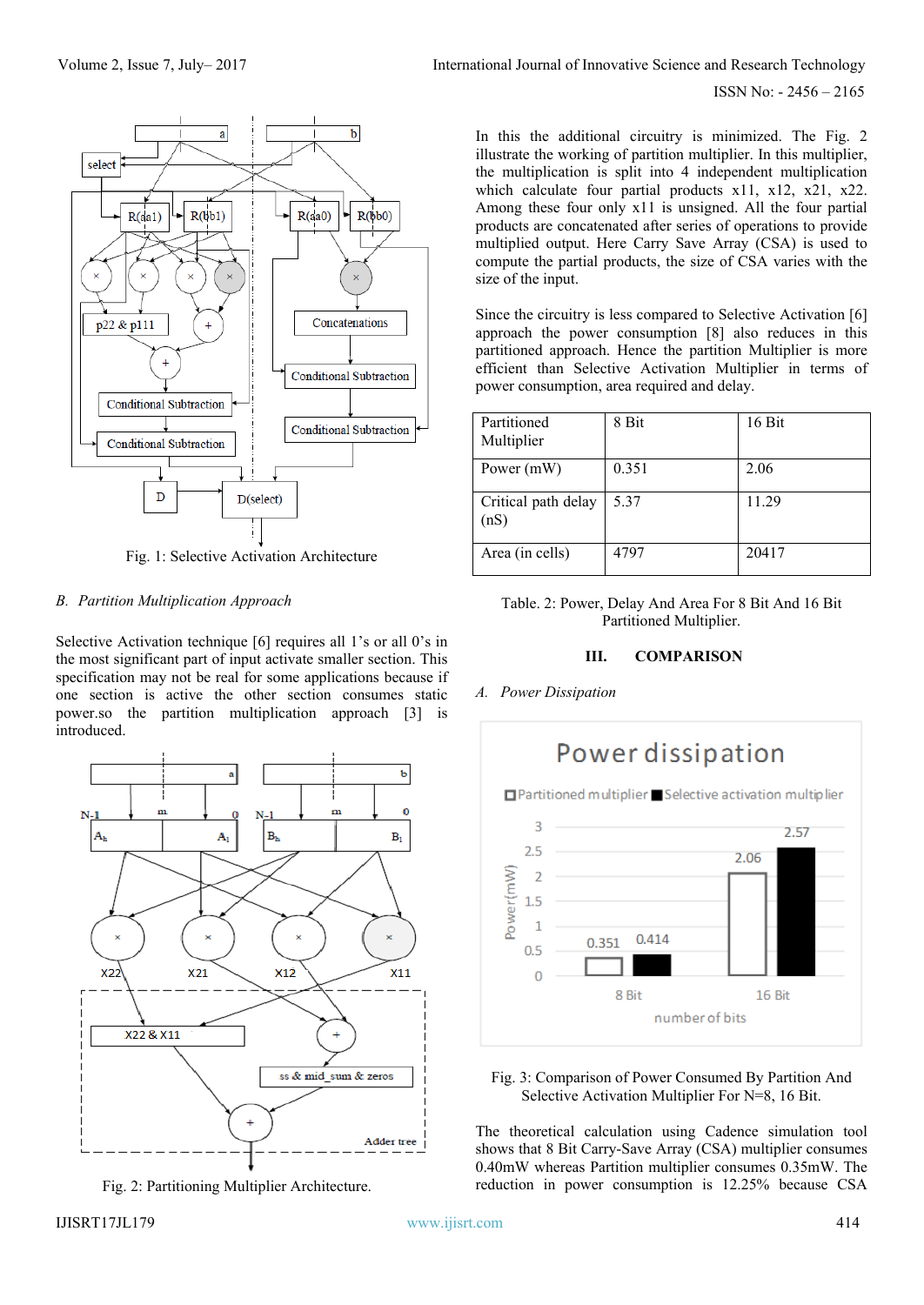ISSN No: - 2456 – 2165

consists of more number of adders and gates which increase the power consumption. 8 Bit Selective Activation multiplier consumes 0.414mW which is more than Partition multiplier, this is due to static power consumption of one of the two paths of Selective Activation multiplier when another path is in use. Similarly the Power consumption of 16 bit Partition and Selective Activation multiplier is 2.06mW and 2.57mW respectively.

# *B. Critical Path Delay*



Fig. 4: Critical path delay comparison of Partition and Selective Activation multiplier for n=8, 16 Bit.

Critical path delay is the shortest path delay in a circuit. Delay for 8 Bit Partition and Selective Activation multiplier is 5.37nS and 5.49nS respectively, the increase in delay of selective Activation multiplier is due to the Selector block. Similarly the delay for 16 bit Partition and Selective Activation multiplier is 11.29nS and 11.45nS respectively.

*C. Area*



Fig. 5: Area Comparison of Partition And Selective Activation Multiplier For N= 8, 16 Bit.

Area requirement for 8 Bit and 16 Bit Partitioned multiplier is 4797 and 20417 cells respectively, whereas for Selective Activation multiplier it is 6047 and 25254 cells respectively. The reason for increase in area requirement of Selective Activation multiplier is, it provide two different paths for multiplication.

#### **IV. APPLICATION**

Finite Impulse Response (FIR) is one of the extensively used operation in Digital Signal Processing. Implementation of an FIR filter comprises of three blocks namely multiplication, addition and signal delay. Generally D flip flop is used in delay block and ripple carry adders are used in adders block. In linear phase FIR filter  $[7]$  for n delays there will be n+1 Multipliers, Multipliers consume more power in FIR filter. So partition Multipliers [3] are used in Multiplier block to reduce power consumption and it is reduced up to 21.7%.



Fig. 6 Block Diagram of Linear-Phase FIR Filter

One way of increasing the power reduction in FIR filter is to decrease the number of Multipliers, this can be done by a technique called folding technique [4]. If the phase of filter is linear, the symmetrical architecture is used to decrease the Multiplier operation. Comparing Fig. 6 and Fig. 7 the reduction in Multiplier count is observed to be half of the Multipliers in Fig. 6.



Fig. 7 Linear-Phase Folded FIR Filter